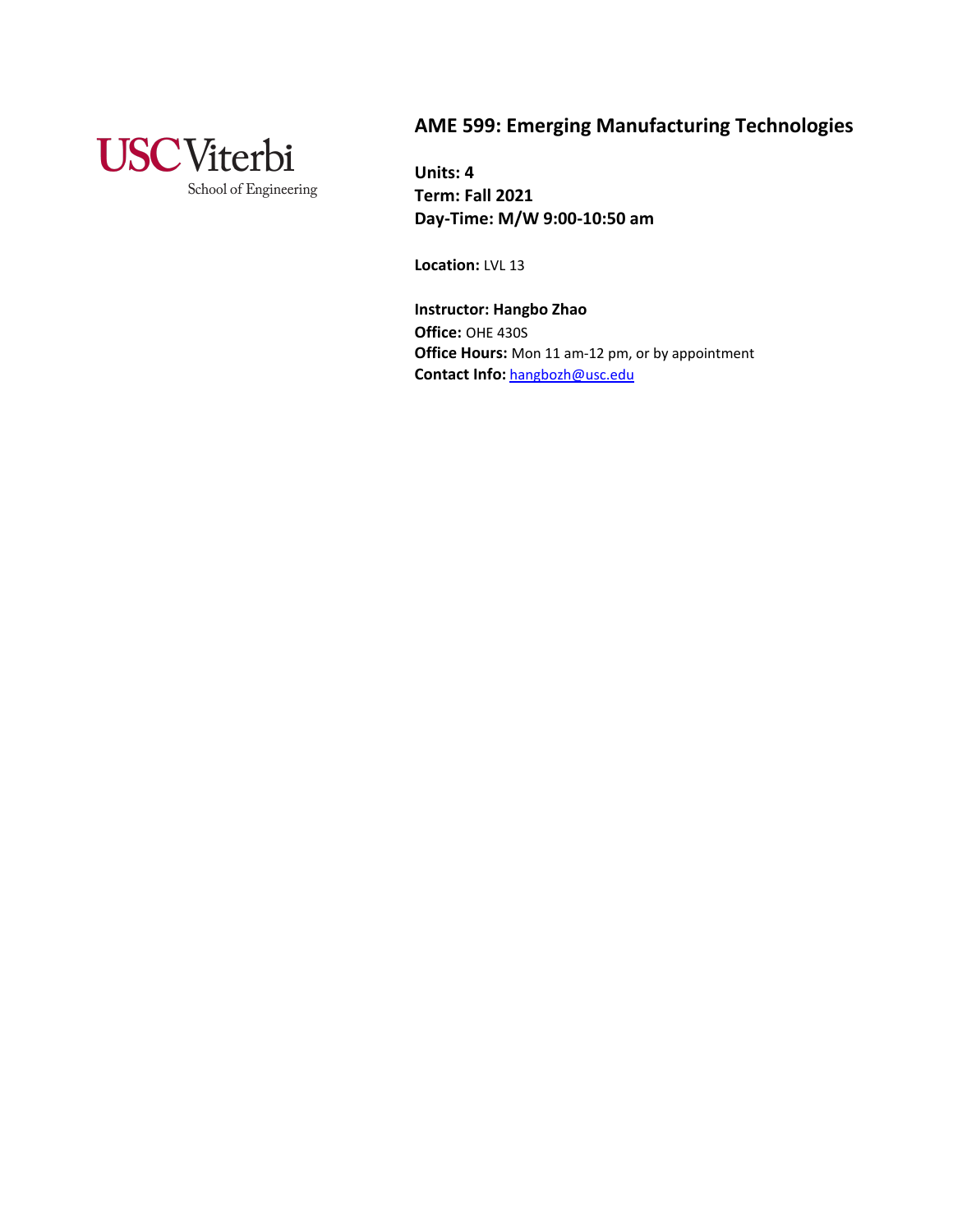### **Course Description**

This course presents an overview of several emerging manufacturing technologies across different length scales (macro-micro-nano). The topics include top-down approaches such as lithography-based semiconductor manufacturing and laser manufacturing, bottom-up approaches such as 2D and 3D printing processes and material synthesis/assembly. For each of the topic, we will provide technology overview, working principles, current state of the technology, and examples of applications where technology is being used. This course is intended for students interested in learning emerging manufacturing technologies and/or developing new ones.

### **Learning Objectives**

This course aims at providing a comprehensive understanding of selected emerging manufacturing techniques. After completing this course, students should be able to:

- (a) Understand the working principles of different manufacturing processes
- (b) Compare different manufacturing processes and identify best processes for specific applications
- (c) Articulate key process conditions and their impact on material/structure properties
- (d) Gain a comprehensive perspective of latest developments of these manufacturing processes

### **Prerequisite(s):** None

### **Course Notes**

Letter grade.

### **Technological Proficiency and Hardware/Software Required**

N/A.

### **Required Readings and Supplementary Materials**

There is no required textbook for this course. Lecture notes and readings will be posted on Blackboard. The following books are helpful resources:

[1] "*Fundamentals of Modern Manufacturing: Materials, Processes, and Systems*", M.P. Groover, Seventh Edition, Wiley, 2019.

[2] "*Fundamentals of Microfabrication: The Science of Miniaturization*", M.J. Madou, Second Edition, CRC, 2002.

[3] "*Design for Advanced Manufacturing: Technologies and Processes*", L.K. Gillespie, First Edition, McGraw-Hill Education, 2017.

[4] "*Additive Manufacturing Technologies*", I. Gibson, D. Rosen, B. Stucker, Second Edition, Springer, 2014.

### **Grading Breakdown**

Homework 35% Midterm exam 30% Final project 35%

### **Assignment Submission Policy**

- There will be a total of 5 homework assignments.
- Assignments can be submitted electronically or in hard copies.

• Discussion of homework assignments with your classmates is encouraged, but each student is required to submit their own solutions.

• The final projects will be team-based studies of certain manufacturing topics. More details will be provided later.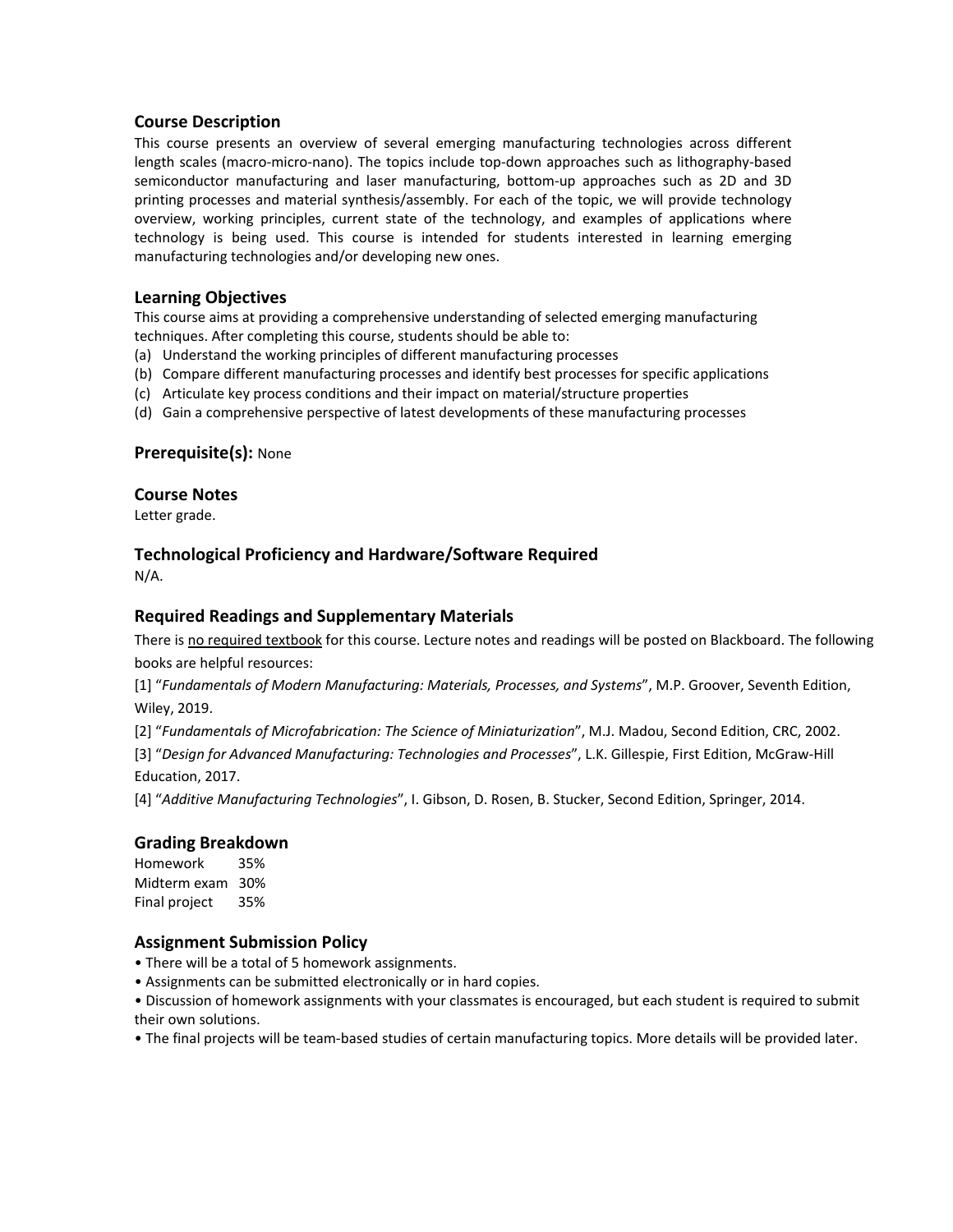## **Tentative Course Schedule**

| <b>Week</b>             | <b>Topics</b>                                                       | <b>Deliverable/ Due dates</b> |
|-------------------------|---------------------------------------------------------------------|-------------------------------|
| 1                       | M (8/23): Introduction to manufacturing                             |                               |
|                         | W (8/25): Review of conventional manufacturing processes            |                               |
| $\overline{2}$          | M (8/30): Structures of engineering materials                       |                               |
|                         | W (9/1): Physical properties of engineering materials               |                               |
| 3                       | M (9/6): Labor Day, no lecture                                      | HW <sub>1</sub>               |
|                         | W (9/8): Manufacturing of microelectronics: I                       |                               |
| 4                       | M (9/13): Manufacturing of microelectronics: II                     |                               |
|                         | W (9/15): Manufacturing of microelectronics: III                    |                               |
| 5                       | M (9/20): Unconventional lithography: electron beam, multi photon   | HW <sub>2</sub>               |
|                         | W (9/22): Unconventional lithography: soft lithography, nanoimprint |                               |
| 6                       | M (9/27): Micro molding                                             |                               |
|                         | W (9/29): Micro stamping and hot embossing                          |                               |
| $\overline{\mathbf{z}}$ | M (10/4): 2D printing processes: flexography, inkjet printing       | HW <sub>3</sub>               |
|                         | W (10/6): 2D printing processes: electrohydrodynamic printing       |                               |
| 8                       | M (10/11): 2D printing processes: transfer printing                 |                               |
|                         | W (10/13): Midterm review                                           |                               |
| 9                       | M (10/18): Midterm exam                                             |                               |
|                         | W (10/20): Laser manufacturing processes: I                         |                               |
| 10                      | M (10/25): Laser manufacturing processes: II                        | HW <sub>4</sub>               |
|                         | W (10/27): 3D printing (additive manufacturing) processes: I        |                               |
| 11                      | M (11/1): 3D printing (additive manufacturing) processes: II        |                               |
|                         | W (11/3): 3D printing (additive manufacturing) processes: III       |                               |
| 12                      | M (11/8): Self-assembly                                             | HW <sub>5</sub>               |
|                         | W (11/10): Micro/nano manipulation                                  |                               |
| 13                      | M (11/15): Manufacturing of 0 and 1D nanostructures                 |                               |
|                         | W (11/17): Manufacturing of 2D and 3D nanostructures                |                               |
| 14                      | M (11/22): Manufacturing of flexible electronics                    |                               |
|                         | W (11/24): Thanksgiving Holiday, no lecture                         |                               |
| 15                      | M (11/29): Robotics and automation in manufacturing                 |                               |
|                         | W (12/1): Final project presentations                               |                               |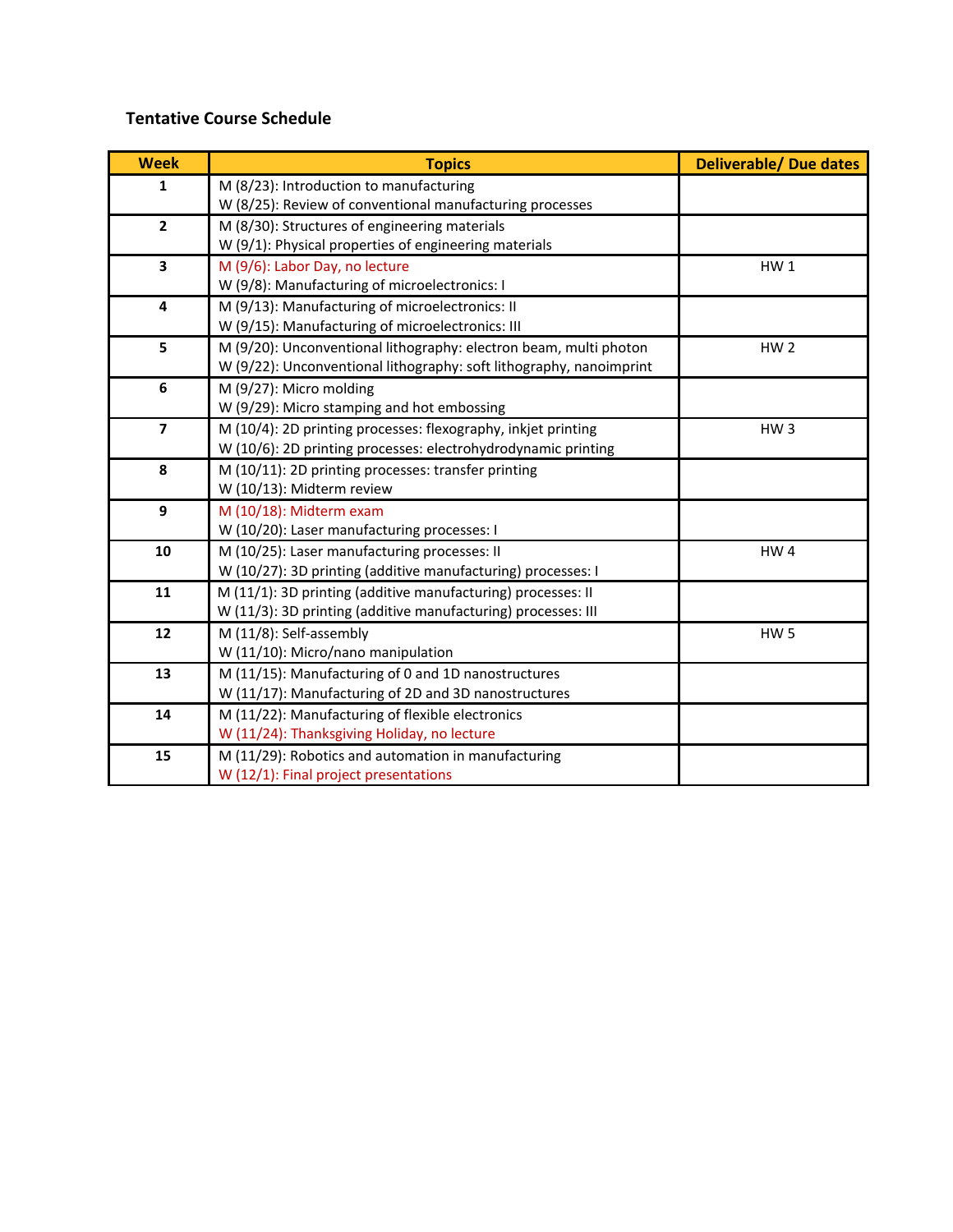### **Statement on Academic Conduct and Support Systems**

### **Academic Conduct:**

Plagiarism – presenting someone else's ideas as your own, either verbatim or recast in your own words – is a serious academic offense with serious consequences. Please familiarize yourself with the discussion of plagiarism in *SCampus* in Part B, Section 11, "Behavior Violating University Standards[" policy.usc.edu/scampus](https://policy.usc.edu/scampus-part-b/)[part-b. O](https://policy.usc.edu/scampus-part-b/)ther forms of academic dishonesty are equally unacceptable. See additional information in *SCampus*  and university policies on scientific misconduct, [http://policy.usc.edu/scientific-misconduct.](http://policy.usc.edu/scientific-misconduct)

### **Support Systems:**

*Student Counseling Services (SCS) – (213) 740-7711 – 24/7 on call* Free and confidential mental health treatment for students, including short-term psychotherapy, group counseling, stress fitness workshops, and crisis intervention. [engemannshc.usc.edu/counseling](https://engemannshc.usc.edu/counseling)

### *National Suicide Prevention Lifeline – 1 (800) 273-8255*

Provides free and confidential emotional support to people in suicidal crisis or emotional distress 24 hours a day, 7 days a week[. www.suicidepreventionlifeline.org](http://www.suicidepreventionlifeline.org/)

*Relationship and Sexual Violence Prevention Services (RSVP) – (213) 740-4900 – 24/7 on call* Free and confidential therapy services, workshops, and training for situations related to genderbased harm[. engemannshc.usc.edu/rsvp](https://engemannshc.usc.edu/rsvp/)

### *Sexual Assault Resource Center*

For more information about how to get help or help a survivor, rights, reporting options, and additional resources, visit the website[: sarc.usc.edu](http://sarc.usc.edu/)

*Office of Equity and Diversity (OED)/Title IX Compliance – (213) 740-5086* Works with faculty, staff, visitors, applicants, and students around issues of protected class. [equity.usc.edu](http://equity.usc.edu/)

### *Bias Assessment Response and Support*

Incidents of bias, hate crimes and microaggressions need to be reported allowing for appropriate investigation and response. [studentaffairs.usc.edu/bias-assessment-response-support](https://studentaffairs.usc.edu/bias-assessment-response-support/)

*The Office of Disability Services and Programs*